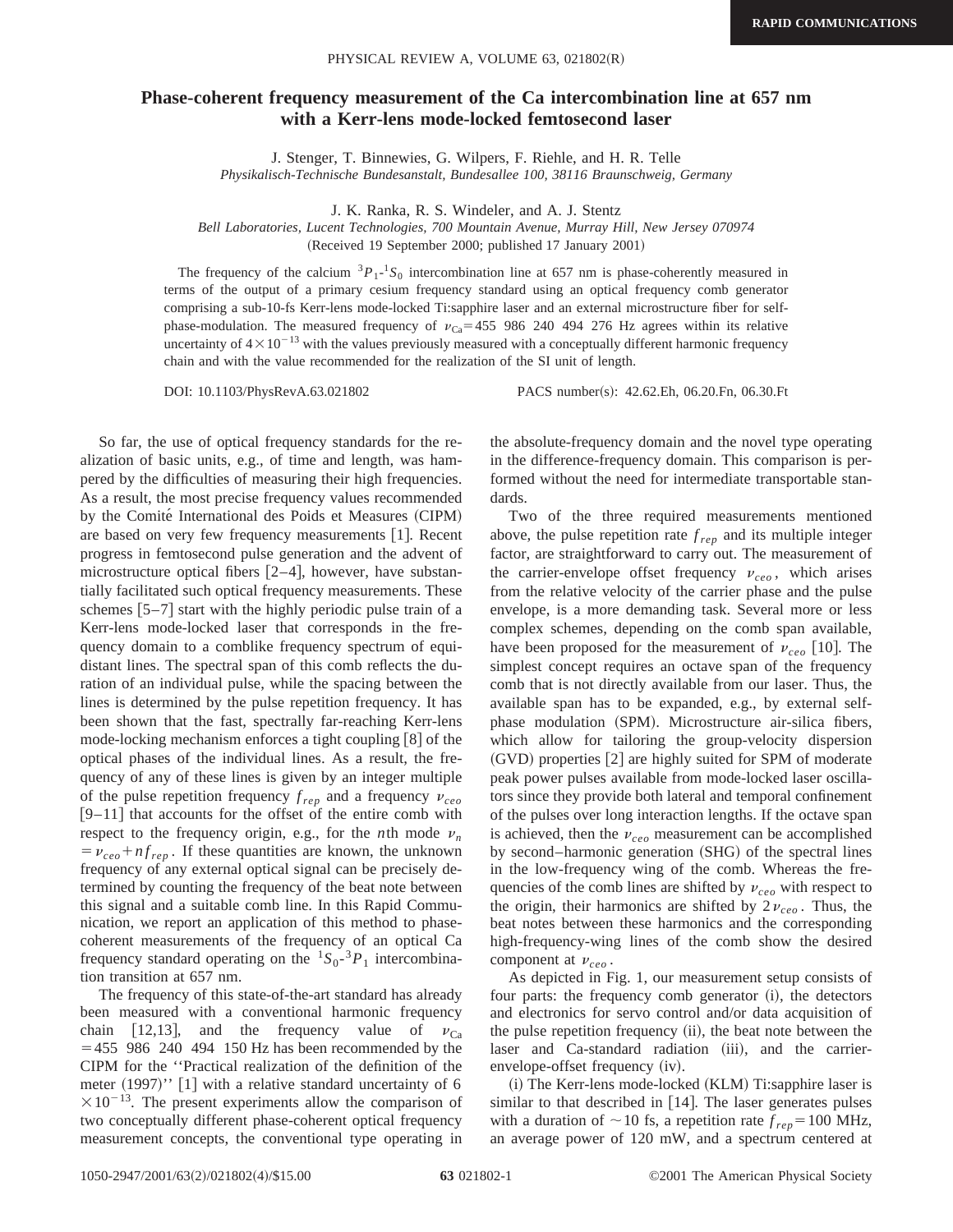

FIG. 1. Schematic of the experimental setup. The frequency comb generator consists of the Ti:sapphire femtosecond laser and the microstructure fiber. SESAM denotes the semiconductor saturable absorber mirror, and PZT piezotransducers. Whereas the repetition rate is phase locked to the hydrogen maser,  $f_{Ca}$  and  $v_{ceo}$  are counted. LBO denotes the  $LiB<sub>3</sub>O<sub>5</sub>$ -frequency doubling crystal, PD photodetectors, PM photomultiplier, PLL phase-locked loop tracking oscillators, and FVC a frequency-to-voltage converter, respectively.

790 nm. The group-velocity dispersion of its cavity is controlled by double-chirped mirrors and an intracavity fused silica prism pair. A similar external prism pair (not shown in Fig. 1) is used for pulse recompression. Approximately 30 mW of the laser output is coupled into a 10-cm-long piece of microstructure fiber with a core diameter of 1.7  $\mu$ m and a zero-GVD wavelength of  $780 \text{ nm}$  [2]. The output spectrum of the fiber was measured to cover the range from 520 nm to 1100 nm, while the comb structure with distinct lines spaced by 100 MHz was expected to be preserved even in the extreme wings of the SPM-broadened spectrum. This was confirmed by measurement of the fringe visibility (after appropriate optical filtering) at the output of a two-beam interferometer with 100-MHz fringe spacing yielding a 100% visibility throughout the entire comb.

(ii) The repetition frequency of the laser was detected with a fast Si *p*-*i*-*n* photo diode yielding a 100-MHz signal with a signal to noise  $(S/N)$  ratio of 140 dB ( $BW=1$  Hz). It was phase locked to the 100-MHz output signal of a hydrogen maser that was controlled by the PTB primary Cs standards. The actuator of this servo loop is a double piezo device  $(PZT1A$  and *B*) that tilts the output coupler where the spectral components are laterally displaced by the intracavity double-prism GVD compensator. Tilting of the output coupler predominantally modifies the resonator round-trip group delay [9], which, in turn, determines  $f_{rep}$ .

(iii) The frequency  $f_{Ca}$  of the beat note between the radiation from the Ca standard (at optical frequency  $v_{\rm Ca}$ ) and the nearest comb mode was both measured and long-term stabilized. For this purpose, the output of the Ca standard was combined with the emission from the output of the microstructure fiber, which was filtered by an interference filter. The beat note was detected by a Si *p*-*i*-*n* photo diode. Its output signal with a typical  $S/N$  ratio of 30 dB  $BW=100$ kHz) was filtered by a phase-lock-loop tracking oscillator (PLL) and subsequently counted by a totalizing counter. The beat signal frequency was kept within the hold-in range of the PLL by an additional servo loop controlling the length of the Ti:sapphire-laser resonator with the help of a piezotransducer (PZT2). The error signal of this slow loop was generated by a frequency-to-voltage converter  $(FVC)$  that monitored the output frequency of the PLL. Unwanted cross–talk between the  $f_{rep}$  and  $f_{Ca}$  servo loops was minimized by adjustment of the lever point of the *f rep*-tilting actuator to the lateral position of the red comb components at 657 nm. This was accomplished by choosing appropriate gain values (of opposite sign! for the piezotransducers PZT1A and *B*.

 $(iv)$  The frequency  $v_{ceo}$  was measured, as mentioned above, by external self-phase modulation in the microstructure fiber and subsequent second-harmonic generation in a nonlinear optical crystal. The infrared portion of the fiber output around 1070 nm was frequency doubled with a noncritically phase-matched, 10-mm-long  $LiB_3O_5$  (LBO) crystal, which was heated to about  $140\degree$ C in order to fulfill the type-I phase-matching condition for this wavelength. Possible additional self-phase modulation in the LBO crystal only affects the phase of the  $v_{ceo}$  signal but not the frequency. The beat note between the resulting green SHG signal and the green output of the fiber was detected by a photomultiplier (PM) after spectral and spatial filtering both fields with a single-mode fiber and a 600 l/mm grating, respectively. The PM output signal with a (*S*/*N*) ratio of up to 40 dB  $(BW=100 \text{ kHz})$  was filtered with a second tracking oscillator and counted by a second totalizing counter. Both counters were synchronously gated by the same 1-Hz clock signal derived from the 100-MHz hydrogen maser signal.

The optical Ca frequency standard has been described elsewhere  $[13,15]$ , and only the relevant details shall be given here. This standard is operated in a different building and is linked to the Ti:sapphire laser by a 150-m-long polarization-preserving single-mode fiber. Two independent systems are available, producing clouds of between  $10<sup>6</sup>$  and  $10<sup>7</sup>$  ballistic Ca atoms that are released from magneto-optical traps  $(MOT 1$  and  $MOT 2$ ). Each trap is loaded for 15 ms.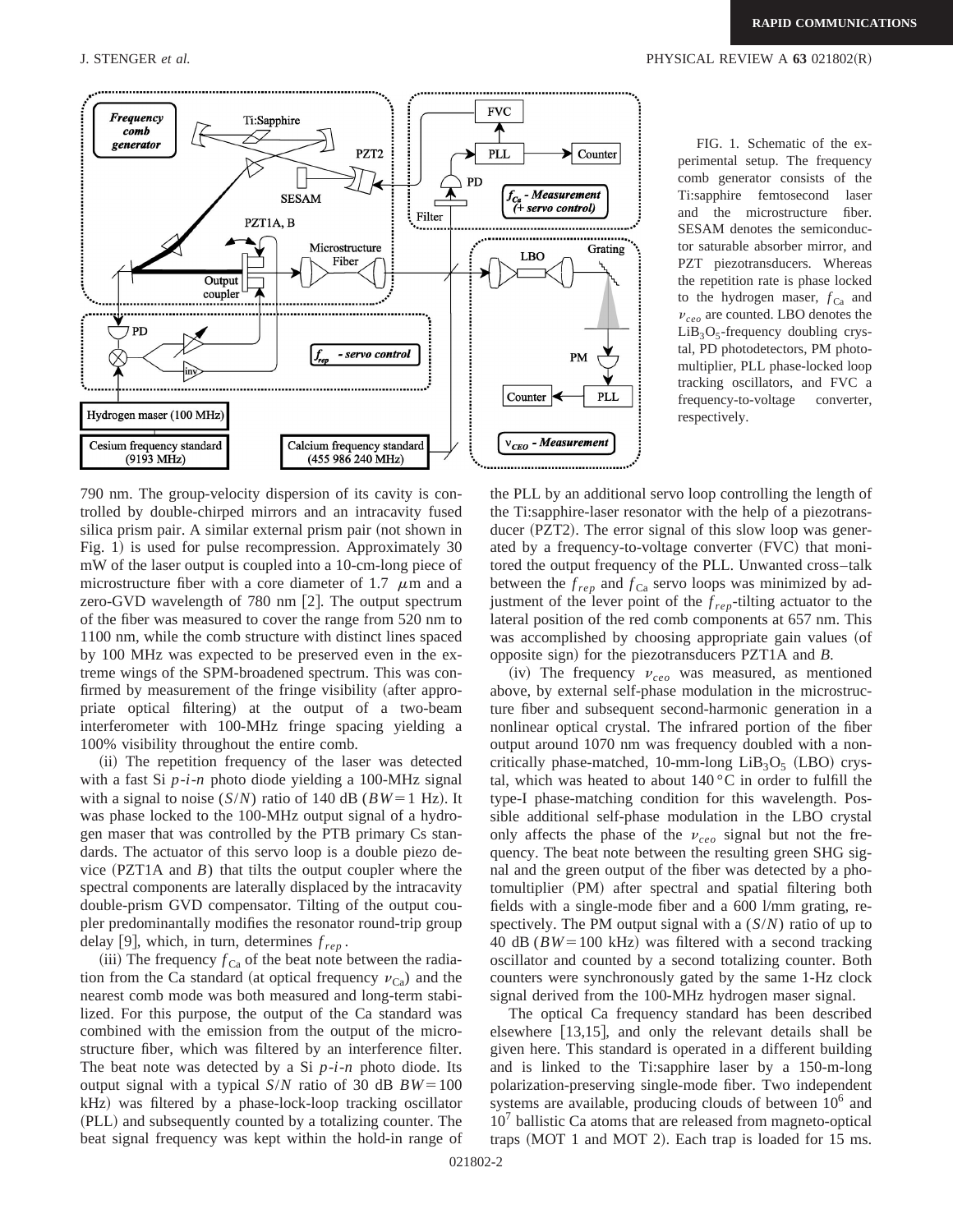TABLE I. The differences of the measured Ca  ${}^{3}P_{1}$ -<sup>1</sup> $S_0$  transition frequencies with respect to the value recommended by CIPM and the absolute and relative uncertainties. Series *A* and *B* refer to the frequency comb generator and previous measurement refers to the harmonic chain.

|                                         | $\nu_{\text{Ca}}(\text{expt}) - \nu_{\text{Ca}}(\text{CIPM})$ (Hz) 1 $\sigma$ uncertainty (Hz) Relative uncertainty |     |                       |
|-----------------------------------------|---------------------------------------------------------------------------------------------------------------------|-----|-----------------------|
| Series A                                | 100                                                                                                                 | 328 | $7.2 \times 10^{-13}$ |
| Series $B$                              | 148                                                                                                                 | 132 | $2.9 \times 10^{-13}$ |
| Series $A + B$                          | 126                                                                                                                 | 180 | $4.0 \times 10^{-13}$ |
| Previous measurement $\lceil 15 \rceil$ | $-20$                                                                                                               | 113 | $2.5 \times 10^{-13}$ |
| CIPM recommendation $\lceil 1 \rceil$   | $\theta$                                                                                                            | 270 | $6.0 \times 10^{-13}$ |

Then the trapping lasers at 423 nm and the magnetic quadrupole fields are switched off, and a homogeneous magnetic field of 0.23 mT is switched on for spectral separation of the Zeeman components. At the same time the cloud starts to expand and to fall down due to its thermal velocity ( $T \approx 3$ ) mK) and gravity, respectively. After a settling time for the magnetic field of 0.2 ms, the atoms are interrogated by pulses from a frequency-stabilized dye laser. For the frequency measurements MOT 1 was employed, in which the low-velocity atoms are directly captured from a thermal beam by three mutually perpendicular counterpropagating beams with two different frequencies. The atoms were excited in a time-domain analogue of the optical Ramsey excitation by two pulses separated by 216.4  $\mu$ s followed by two pulses with the same separation from a counterpropagating beam  $[15]$ . The frequency of the interrogating laser field was stabilized to the central fringe (full width at half maximum of the fringes 1.16 kHz) of the interference structure that occurs when the fluorescence of the excited atoms is measured as a function of the laser frequency. The uncertainty of the frequency of the Ca optical frequency standard during both measurement series was estimated to 53 Hz. A more detailed uncertainty budget is given in  $[15]$ . Several tests have been performed to check the validity of this estimate. By reversing the temporal order of the excitation pulses a shift of a few hertz was determined. The frequency of the laser stabilized to atoms of MOT 1 was compared with its frequency when stabilized to a second MOT 2. Here, the atoms of an effusive beam are decelerated in a Zeeman slower and these slow atoms are deflected and directed towards the magneto-optical trap  $[16]$ . The frequency difference measured when the laser was stabilized alternatively to atoms from MOT 1 and MOT 2 by three pulses of a standing wave was  $12 \pm 15$  Hz. An additional laser field at 672 nm was used in MOT 1 to repump the atoms that are lost via the  $1D_2$  state [17]. The magnetic field of 0.23 mT caused a second-order Zeeman shift of the Ca frequency of  $+3.1$  Hz.

Two measurement series were carried out on different days with a total measurement time of 3000 and 4200 s, respectively. On these days the frequency deviation of the hydrogen maser and the Cs clock resulted in deviations of the measured Ca frequency of  $+26$  Hz and 24 Hz, respectively. The deviations of the corrected measured mean values from the CIPM–recommended value of  $v_{Ca}$ (CIPM)  $=455$  986 240 494 150 Hz are listed in Table I together with the corresponding relative  $1\sigma$  uncertainties, which comprise the estimated relative frequency uncertainties of the standards and those of the frequency measurements. The values of the previous measurement  $[13]$  using the harmonic frequency chain and the CIPM values  $[1]$  are shown for comparison.

Figure 2 shows the Allan standard deviation of the data of series *B* together with the corresponding frequency instabilities of the Ca standard  $\lceil 18 \rceil$  and those of the hydrogen maser [19]. The inset of Fig. 2 shows a histogram of the data of series  $B$   $(1-s$  averages) with respect to the CIPMrecommended frequency. The center frequency of the fitted Gaussian of  $v_{\rm Ca}(CIPM) + 46$  Hz agrees within the uncertainty with the mean value of series *B*. The instability of the frequency measurement process is about one order of magnitude larger than the frequency instability of the Ca standard and of the hydrogen maser. So far, the measurements are still limited by the nonoptimum detection of the frequency fluctuations of the Ti:sapphire laser. Substantial improvement of the measurement process can be expected if the instantaneous residual phase error between *f rep* and the hydrogen maser reference signal is simultaneously measured, i.e., at a high harmonic of *f rep* .

To conclude, the frequency of an optical frequency standard based on the calcium  ${}^{3}P_{1}$ - ${}^{1}S_{0}$  intercombination transition at 657 nm has been measured in terms of the output of a primary cesium frequency standard using an alternative type of optical frequency chain. Accurate frequency measure-



FIG. 2. The Allan standard deviation of measurement series *B* is plotted versus the averaging time  $\tau$  together with the frequency instabilities of the Ca standard and the hydrogen maser. The inset shows the distribution of the measured values of series  $B$  (averaging time = 1 s, bin width = 1 kHz,  $\sigma$ = 5.75 kHz).